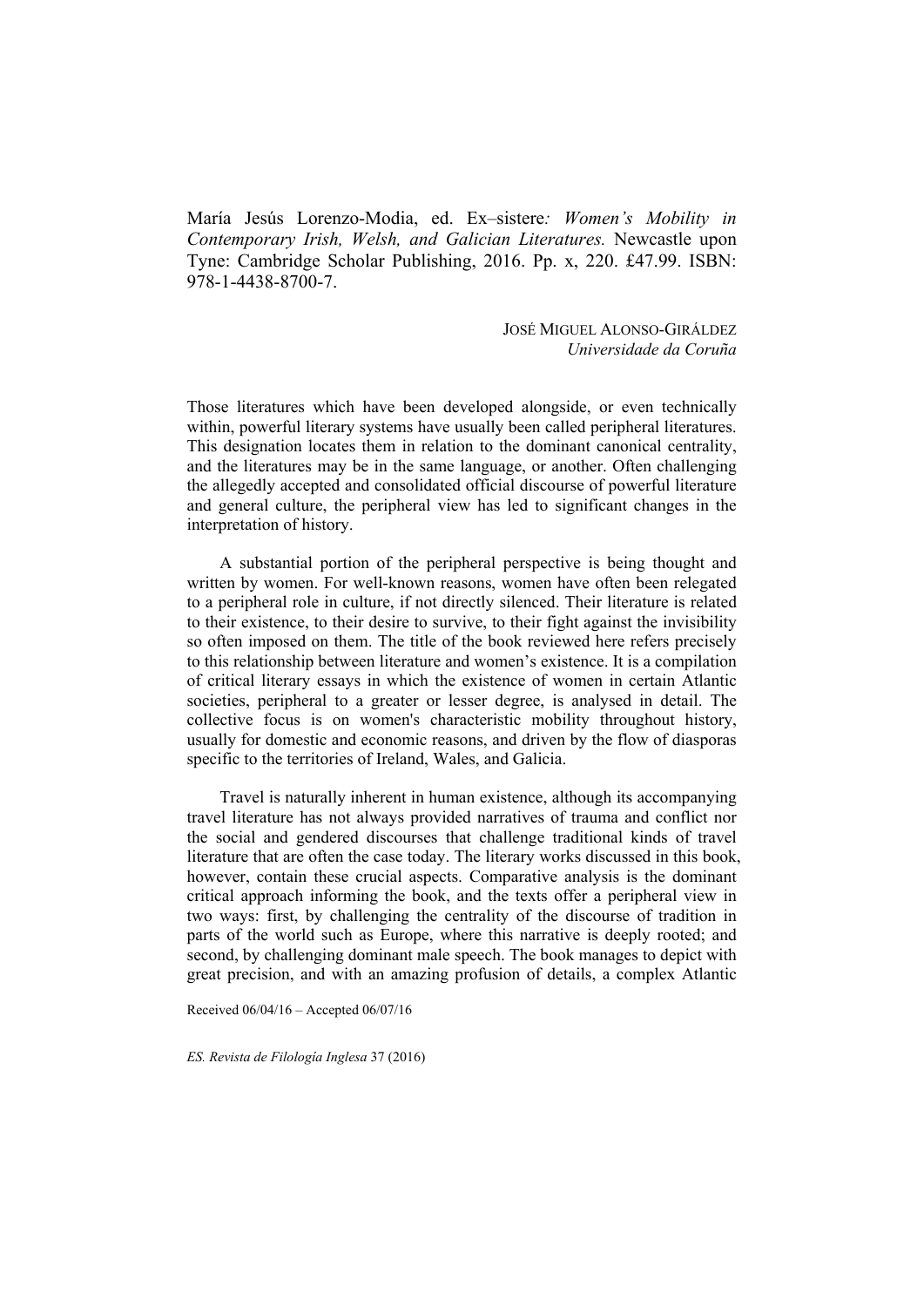scenario: a sentimental scene, but also an economic and political one where mobility stands as a new element that produces a manifold and enriching discourse. This discourse is based, as Lorenzo-Modia indicates, "on the transgression of patriarchal models of Western societies" (2).

A vital factor in this collection of essays is a critical study of the traditional roles that contributed to the demise of women in contemporary accounts of mobility, such as the fact of being relegated to the domestic realm, the area of privacy, so that they might bear the weight of all family responsibility. As Declan Kiberd notes in his excellent Foreword, emigration always produces significant changes in the lives of the people involved, but sometimes these changes can be used to discover "exhilarating new forms of freedom" (x). The tension between their native land and the adoptive one, or between the old and the new, refers back directly to the concept of identity, a fundamental concept in all the essays compiled in this book.

The volume includes ten essays of different natures, including two creative writing texts. Nevertheless, a thematic coherence is evident, with a focus on the central theme announced in the title (the mobility of women in the peripheral communities of the Atlantic area, i.e. the impact of the diaspora on women's existence, and the construction of feminine identity and its reflection in literature). The first four texts in the volume refer to Galician literature. Emigration has been persistent in Galicia, and has had a great influence on the economic and social structure, particularly in the early years of the twentieth century. Strictly speaking, we could say that emigration is a fundamental element in the construction of Galician identity. The reflection of the diaspora in Galician literature is abundant, starting with Galicia's national poet, Rosalía de Castro, who wrote in the early modern period of Galician literature, i.e. during the Cultural Renaissance (Rexurdimento, 1863-1880).

In her essay entitled, "Women's Mobility in Contemporary Galician Literature: From 'Widows of the living' to 'I too wish to navigate'," María López Sández analyses the presence of women in the construction of the Galician identity through the geographic space and the diasporic scenario from the late nineteenth century onwards. Sández considers essential the union of the concepts of identity and native ground in Rosalía de Castro, from which springs the idea of a female Galicia as opposed to a more masculine Galicia located in the area of Bergantiños by the poet Eduardo Pondal, a bard deeply influenced by Celtic cultures. Sández, in his analysis of Rosalía, sees women as guardians of memory in a time when "it was mainly Galician men who migrated, while women stayed in the homeland" (11). This article deals chronologically with the relationship between women and the Galician diaspora in a comprehensive and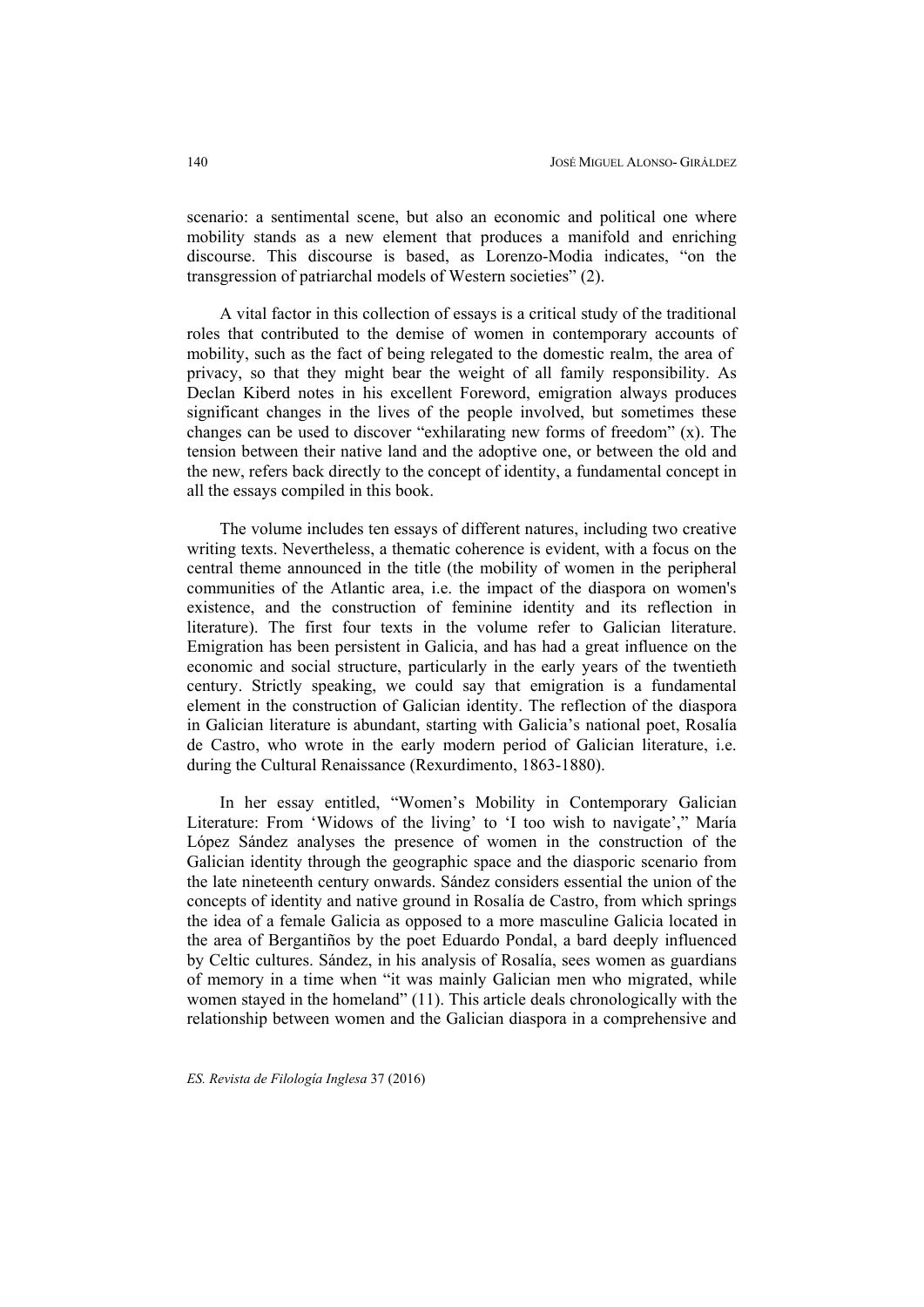precise manner. Sández emphasizes the relevance of Rosalía de Castro's early interest in emigration issues and their impact on the Galician society: "The two key elements of Rosalía de Castro's approach to mass migration are a reflection on the effects of migration on Galicia's own culture and a sensibility towards the gender issues at stake in the process of migration" (12).

The construction of a territory through the relationship between land and gender continues with references to the "We" (*Nós*) generation, which addressed the Atlantic communities and particularly Ireland. The "We" (*Nós*) generation implies a change in the migration concept, which became more intellectualized at this time. This analysis begins with Otero Pedrayo in *Arredor de si* (Around oneself), and continues with the deconstruction of the myth of Penelope through the mobility of young contemporary Galician writers who build a new territorial identity by reflecting their travel experiences in their artistic work. Here the author analyses not only the current migration process as a cultural problem (the so-called brain drain), but also the literary output that unites the issues of space and woman, mainly by again using the myth of Penelope in the works of such authors as Díaz Castro and Xohana Torres. This deconstruction allows Sández to focus very effectively on current texts of wellknown writers, from María Reimóndez to Rosa Aneiros, from Teresa Moure to Begoña Caamaño, from Blanca Novoneyra to López Silva, from Yolanda Castaño to Olga Novo, among others.

In the second essay involving Galician literature entitled "Naming the Foreign: External Toponymy in Galician Poetry Written by Women (2000- 2014)," María Xesús Nogueira offers a very detailed account of the use of geographical names by some Galician contemporary writers. The importance of place names is proverbial in literature, particularly in building spaces of identity or territories which can be assimilated into what the Irish have always called "native ground" or the realm of "sense of place." There is a whole poetic tradition around the toponymic interpretation of the landscape, either when building spaces of identity or when applied to the political use of the landscape. There is a very strong tradition of the so-called "place-name poems," especially in Irish literature. This is the context analysed in detail by Nogueira, which begins with biographical experience as a source of foreign place names in poetry. Nogueira shows that urban references are the most common foreign place names appearing in the most recent poets' work, perhaps, she argues, as a "reaction against the proliferation of poetics which reformulate the topos of the rural world" (40). Nogueira provides very specific details when dealing with texts and paratexts, including poets like María do Cebreiro or Chus Pato, Yolanda Castaño or Dores Tembrás. In all of them, the geographical discourse attains considerable relevance.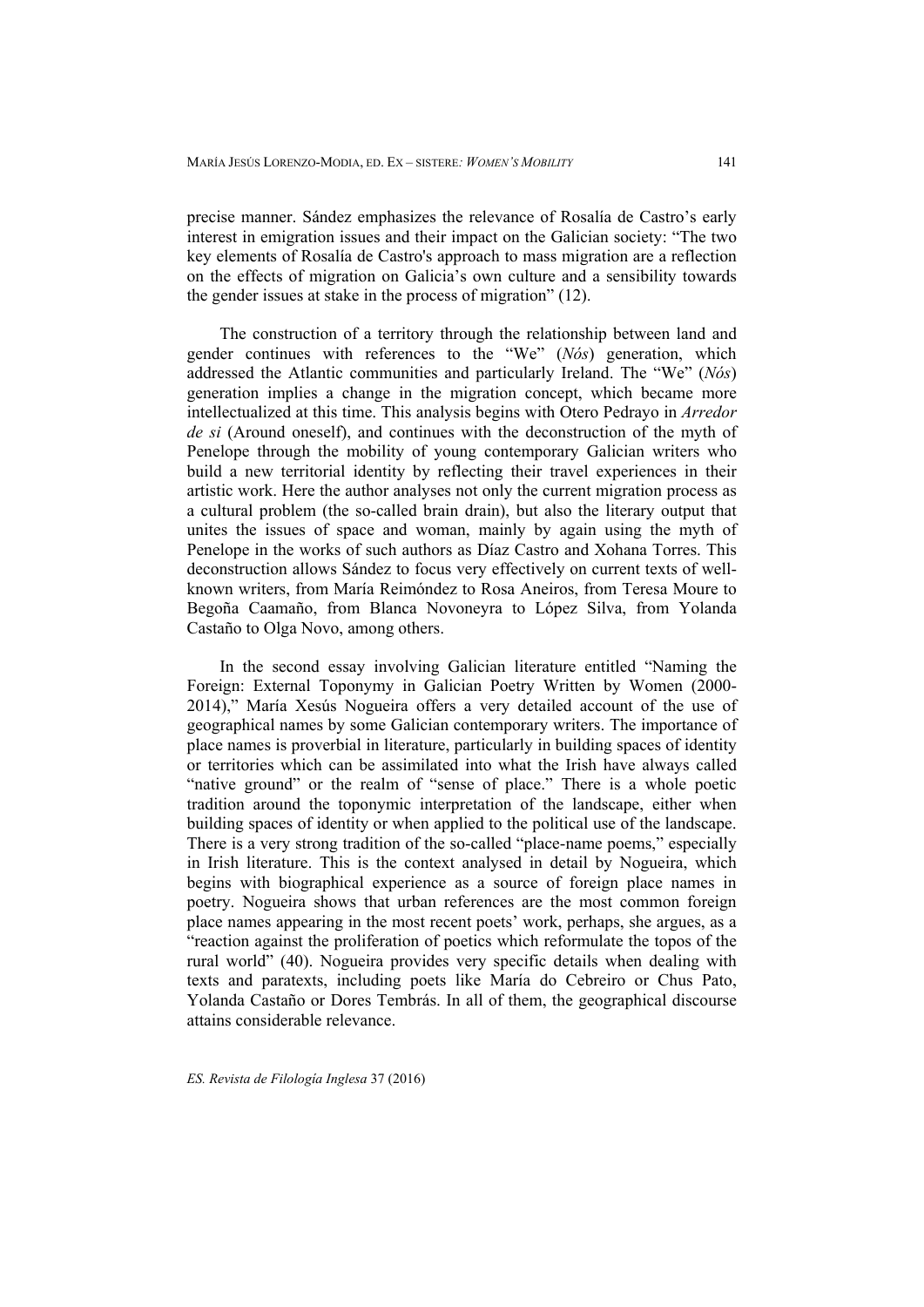Olivia Rodríguez-González devotes her article to the figure of Eva Moreda, born in the village of A Veiga (Lugo) in 1981. Her birthplace is relevant because new spatial factors, i.e. geographical ones, combine with the element of time in order to build a concrete and changing reality, which finally explains the journey and evolution of the protagonists. Rodríguez-González focuses her analysis on one of the most versatile and interesting literary concepts developed by Bakhtin, the chronotope, which has been sometimes applied, for example, to Irish literature and to Seamus Heaney's poetry in particular. Rodríguez-González manages to construct a critical artefact of great interest, whose main object is a short novel published in 2011, *A Veiga é como un tempo distinto* (La Veiga is like a different time). Here the different chapters are named after various London neighbourhoods, including Portobello Road, Oxford Street, and Croydon. The story centres on Elisa and Gelo, two Galician-speaking protagonists born in the hard years of Franco's regime. The story revolves around the spatiotemporal relationship between A Veiga, their birthplace, and their final destination as emigrants, London, which is a very common destination for Galician emigrants from coastal areas. The big city is, of course, the transforming agent and the place where a feeling of vulnerability may also appear.

The chapters devoted to Galician literature close with an excellent and exciting autobiographical text by Xesús Fraga ("Virtudes and Isabel: Two Galician Women in London"), a text in which, maintaining the narrative tension and focusing on his direct experience, Fraga narrates his own London origin and the lives of some migrant women in his family. The confessional, ironic, and humorous tone on many occasions gives way to a strong feeling that encompasses complicities present and past in a way that transmits to the reader, with great accuracy, the true value of memory. That memory is domestic, and illuminates the text with a sense of nostalgia which does not mean defeat, except for the inevitability of death.

The chapters about Irish literature deal with different mobility models and different interpretations of spaces and geographies inhabited by women. They are approximations of travel and movement, and in many cases remarkably unique and not very well-known. A good example of this is the first one, a critical essay by José Francisco Fernández on the figure of Honor Tracy (an English travel writer born in the early twentieth century, whose real name was Lilibush Wingfield). José Francisco Fernández moves, to be sure, in a territory he knows well: the life and work of the famous writer and scholar Gerald Brenan. Taking these elements into account, Fernández depicts an accurate portrait of Honor Tracy, a woman who belonged to the circle of Gerald Brenan and his wife's closest friends in Málaga. Tracy certainly deserved more attention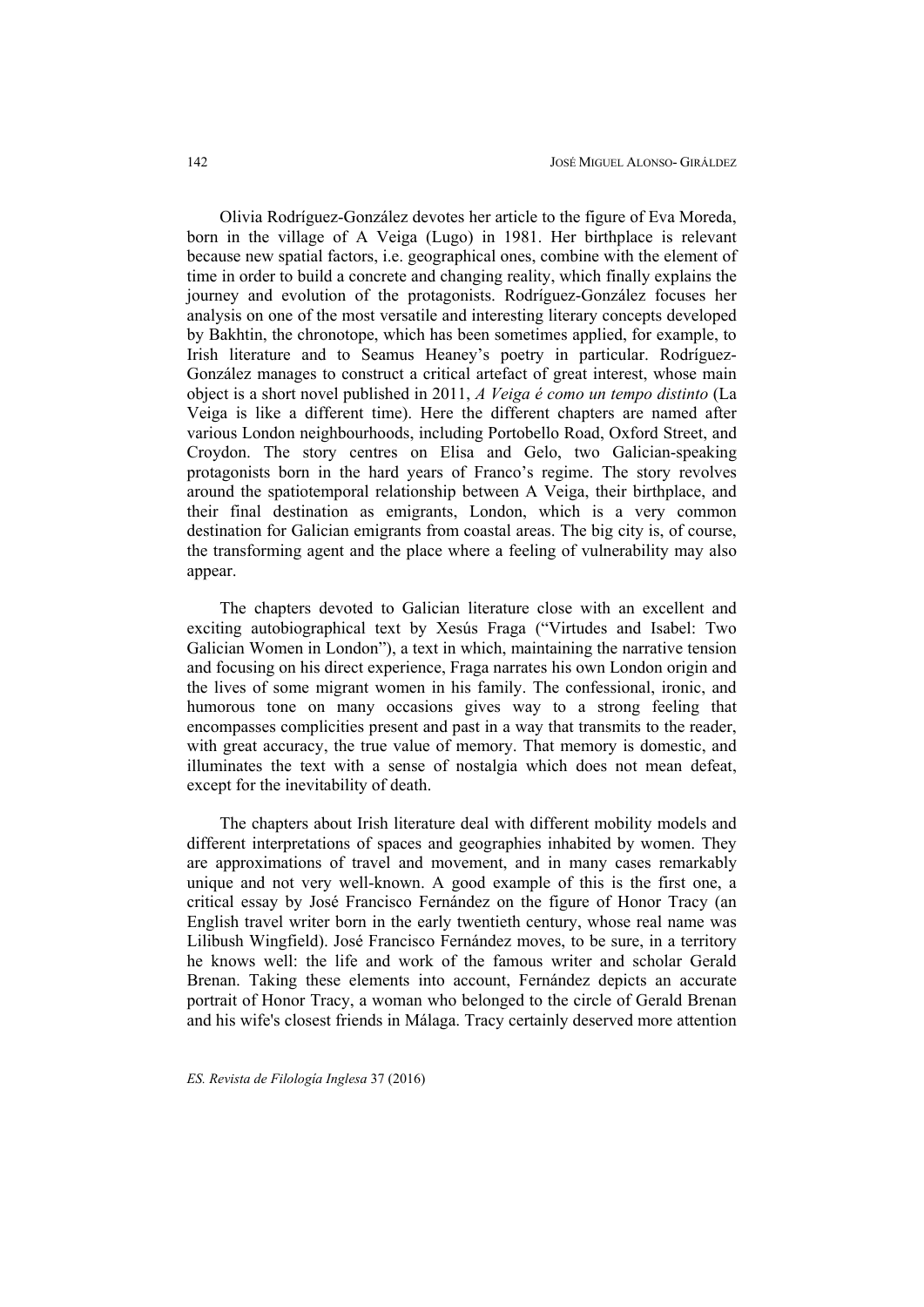than she has received so far, not only in the Anglo-Saxon context but in the Hispanic context as well. At the end of his article, Fernández points out that the vision of travel literature that the pioneer Honor Tracy possessed "serves to confirm stereotypes instead of challenging a monolithic vision of other places and cultures" (108). Fernández concludes that Tracy did not feel very comfortable writing about territories such as Galicia and Ireland, where confirming her expectations from her evidently colonial perspective was not as easy as in Castile, because both Galicia and Ireland demanded "to be measured in their own terms" (108).

In the next chapter, María Dolores González Penas and María Amelia Fraga Fuentes discuss two of the most recurrent issues in this book: identity and migration. Their critical essay deals with a play written by Christina Reid, a Protestant playwright from Northern Ireland, who writes about her experience within a historical framework that is recognizably traumatic. The authors note that Anthony Roche has emphasized some similarities between Reid's *Tea in a China Cup* (1983) and the well-known and essential *Dancing at Lughnasa* (1990) by the great Irish playwright Brian Friel. These similarities may strike us as quite significant because they concern precisely two elements common to the essays compiled in this book: both plays are related to personal memoirs, and women play a fundamental role in both. Of course, as the authors point out, the plot takes place in a rural and Catholic context in the case of Friel, whereas in Reid's play the action occurs in Belfast, an urban and conflict-ridden setting with a palpable tension between the Protestant and Catholic communities. The significance of the private sphere in areas of political conflict is profusely analysed. This is perhaps because it is one of Reid's favourite themes. For instance, the "house" is interpreted as a protective concept in part because we are presented with a fractured family but also because the public sphere of women's lives (a challenging area for the traditional powers) takes place here. The identity of Beth, the protagonist, becomes a central element because it is moulded by different events in her life. Beth tends to be greatly influenced by her context and personal relations: "above all within her family and with her Catholic friend Theresa Duffy" (113). In Reid's play, identity is built on several key aspects, including the discourse about family relationships, the need to earn social respectability, generational differences, and the struggle against stereotypes (a central theme in *Tea in a China Cup* represented largely by teenager Shauna, Theresa's daughter, who never appears onstage). Identity is also built on emigration and the historical complexities derived from the place she lives in. Reid addresses the political and religious complexity openly, seeking spaces for mutual understanding, as in the case of Beth and Theresa.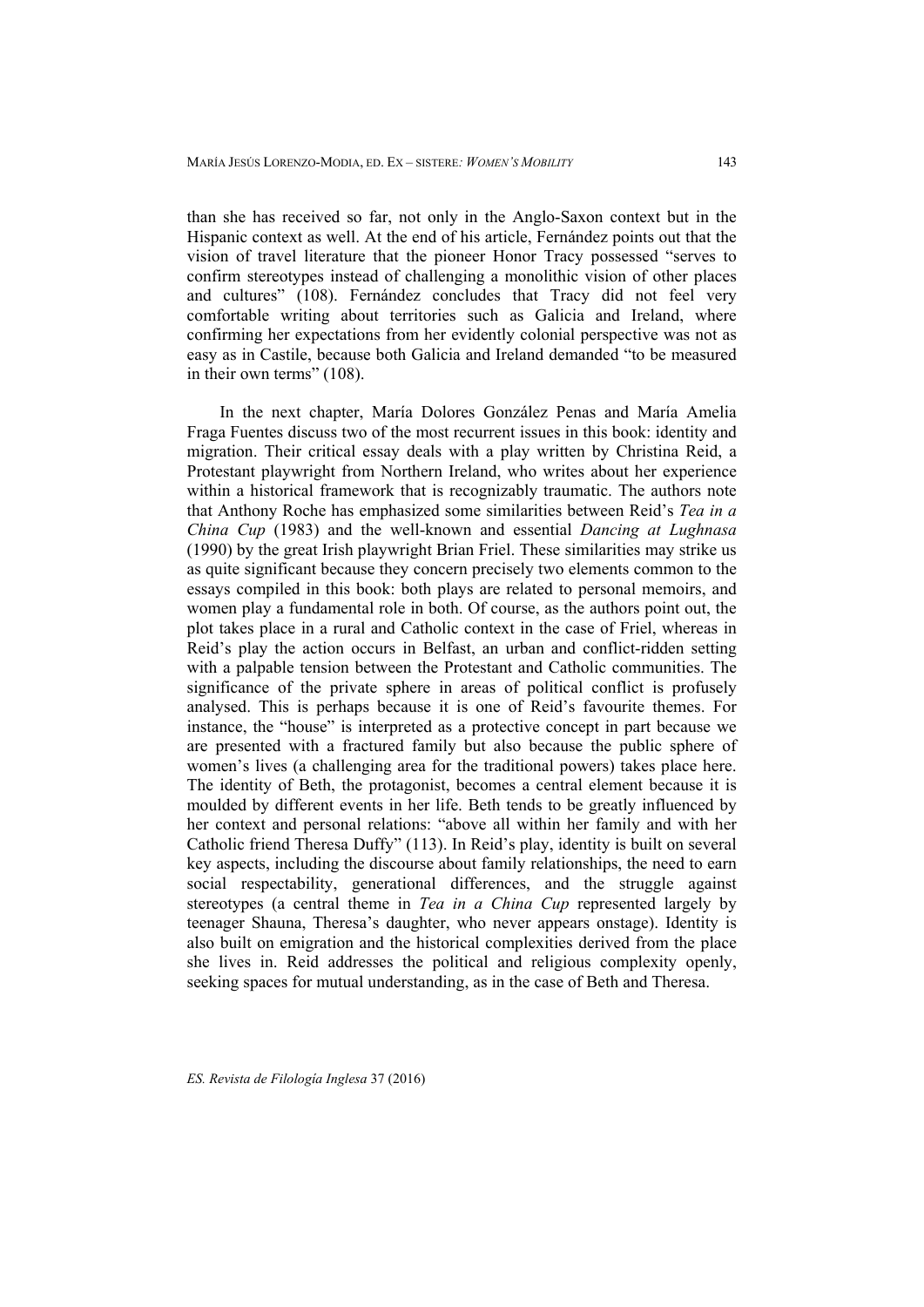María Jesús Lorenzo-Modia, who has written significant studies on Irish literature, and in particular on the poet Medbh McGuckian, explores in her critical essay a crucial element in the context of the Troubles in Northern Ireland: the Irish resistance. Again, religious and political factors emerge in Medbh McGuckian's literary defiance, which constitutes a very real act of rebellion. The poet prefers to build up her position against the hostile reality in the territory of art and language, her favourite weapons. Lorenzo-Modia emphasizes women's insubordination, even if it is symbolic, because it takes place in the public sphere, as demonstrated by Medbh McGuckian, a writer of extraordinary relevance. The value of this female challenge is that it confronts the common myth of the subversive male writing in exile, which Joyce largely exemplifies. Lorenzo-Modia emphasizes the importance of undermining the traditional image of woman confined to her family and private territory, but, above all, insists on woman's vindication in places of conflict, here represented by McGuckian as "an emblem of conscious action against the Irish paralysis of both personal resistance and political resilience" (137). McGuckian's linguistic and conceptual difficulty in her poetry inhabited by dark and implacable suggestions is not only a celebration of literary and pictorial tradition, but also an act of creation. Her work uses a beautiful though hard outer covering to prevent entering the pain and to protect those who are in the midst of a traumatic experience -to help them not leave their land, not expatriate culture.

Lorenzo-Modia focuses on a significant poem, "The Marcella Quilt," which serves as a model of these ideas of resistance. But beyond the sociopolitical discourse, Lorenzo-Modia offers a profound analysis of McGuckian's literary qualities, dealing with the reasons for her peculiar syntax and abundant intertextuality as well as the reasons for her "patchwork" art. It all contributes to the creation of a new poetic existence, to the reinvention of the nature of both public and private lives in territories of conflict. Everything contributes, in short, to building the new reality constructed with pieces from different sources -a fragmented reality represented by this poetic "quilt," which Lorenzo-Modia considers an imitation of the Provençal fabrics of Marseille, made by mideighteenth century English weavers. There are many other references to be gleaned from this revealing poem and all are acutely analysed in this comprehensive article. The verse "we are what we borrow" serves to summarize a peculiar feeling of paralysis: the historical pain of Irish women dispossessed of their language, of their country, even of their own bodies. As Lorenzo-Modia demonstrates, in McGuckian's poetry resistance is encapsulated in a shell that is simultaneously delicate and hard, like a brave and defiant, patriotic Irish woman.

The critical essays on Irish literature conclude with an inspiring contribution by Manuela Palacios. This comprises, as she says, "a number of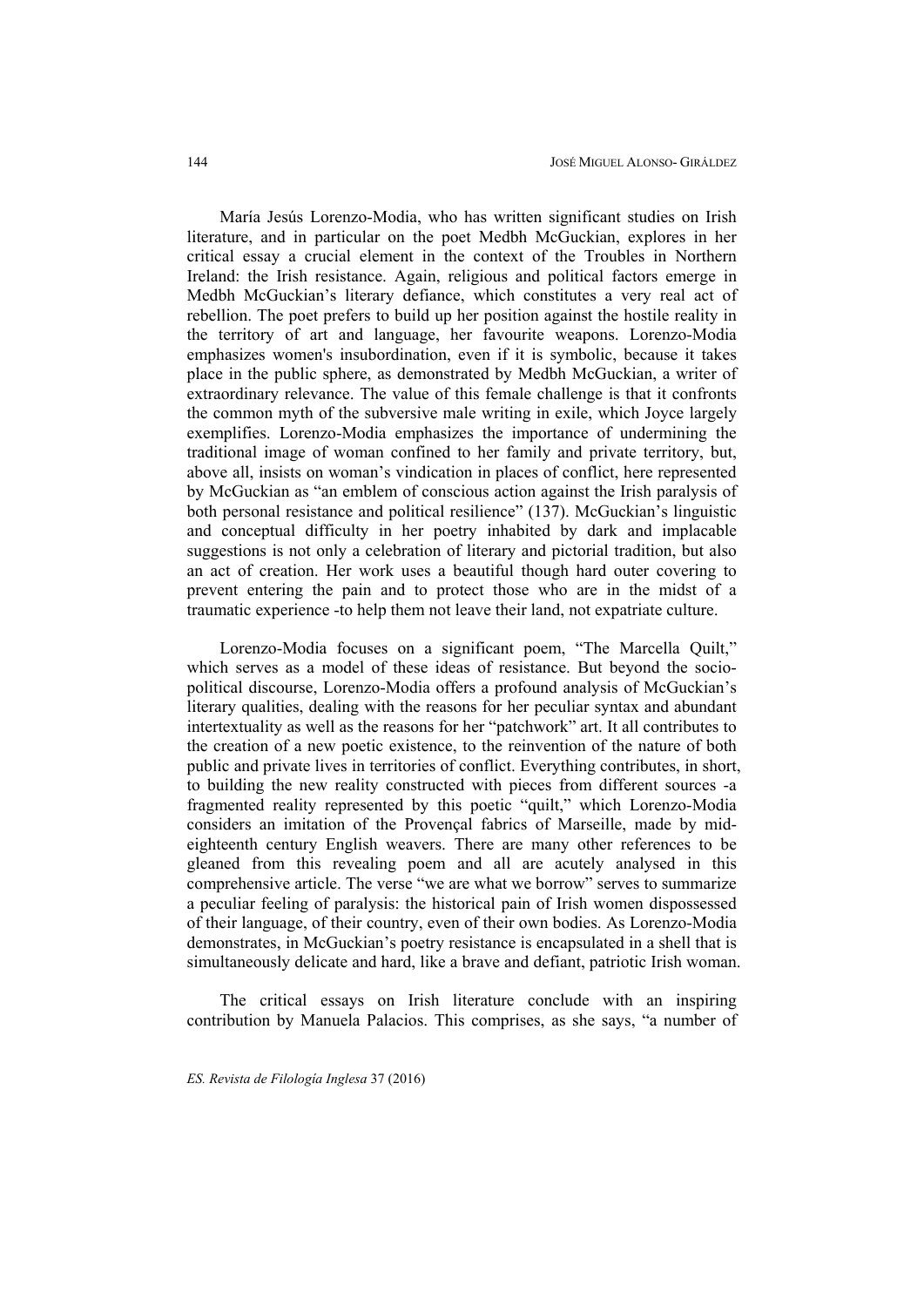descriptions by Irish female writers of photographs depicting migrating women" (154). The author's research career is rich in approaches to literature written by women, mainly of Irish and Galician poetry. Her contributions in this area have been quite revealing in recent years, facilitating the dissemination and recognition of many contemporary Irish and Galician women poets, especially through translation. This time, however, her approach is much more concerned with the intersection of visual and plastic representations in literature. Her personal knowledge of the lives of many contemporary poets who include emigration among their common literary themes makes her approach quite innovative and relevant. Paula Meehan, Rita Kelly, Célia de Fréine, Evelyn Conlon, Lorna Shaughnessy, Máighréad Medbh, Catherine Phil MacCarthy, Mary O'Donnell, and Lia Mills write about the different photographs and their texts are followed by an elaborate and contextualized discussion. Moreover, the photographs reproduced here contain a high sociological value, not just at a personal level but also from the point of view of a collective experience. Undoubtedly, as Palacios states, both the photographs and the accompanying texts help fill a void in the history of women's migration (often plunged into a dense silence, a silence imposed and even sometimes self-imposed). Of course, there are ethical reasons justifying the publication of these texts, but there is also a relatively high degree of public interest supporting it.

In the final part of this book, Welsh literature on migration and women's mobility is analysed in two essays. The first is written by Kevin Mills and offers a thorough analysis of mobile identities as they appear in Nikita Lalwani first novel, *Gifted*. With great clarity and literary richness, the novel reveals the many unresolved tensions between those characters who find themselves in the territory of personal discomfort as a result of having left India to settle in Cardiff. Indeed, Cardiff and India are, as Kevin Mills points out, the two poles which define the many cultural differences derived from the protagonists' life experiences. The impossibility of adapting their native culture to the new one and the constant presence of Mother India in the background of their domestic lives, provoke a situation that seems increasingly oppressive. As Kevin Mills argues, the process of cultural alienation caused by mobility is a central element in Nikita Lalwani's novel, which includes reflections on personal conflicts, emotional problems, and family confrontations. Mills explains, in a very precise way, the struggle for identity depicted through the evolution of the main characters, referring to authors such as Homi Bhabha to justify the context for *Gifted* and why identity issues are so recurrent in postcolonial literature.

In a once more personal and autobiographical vein, the book closes with a collection of texts by the poet Chris Kinsey. These deal with themes of mobility, migration and household search, and explore the relationship between family